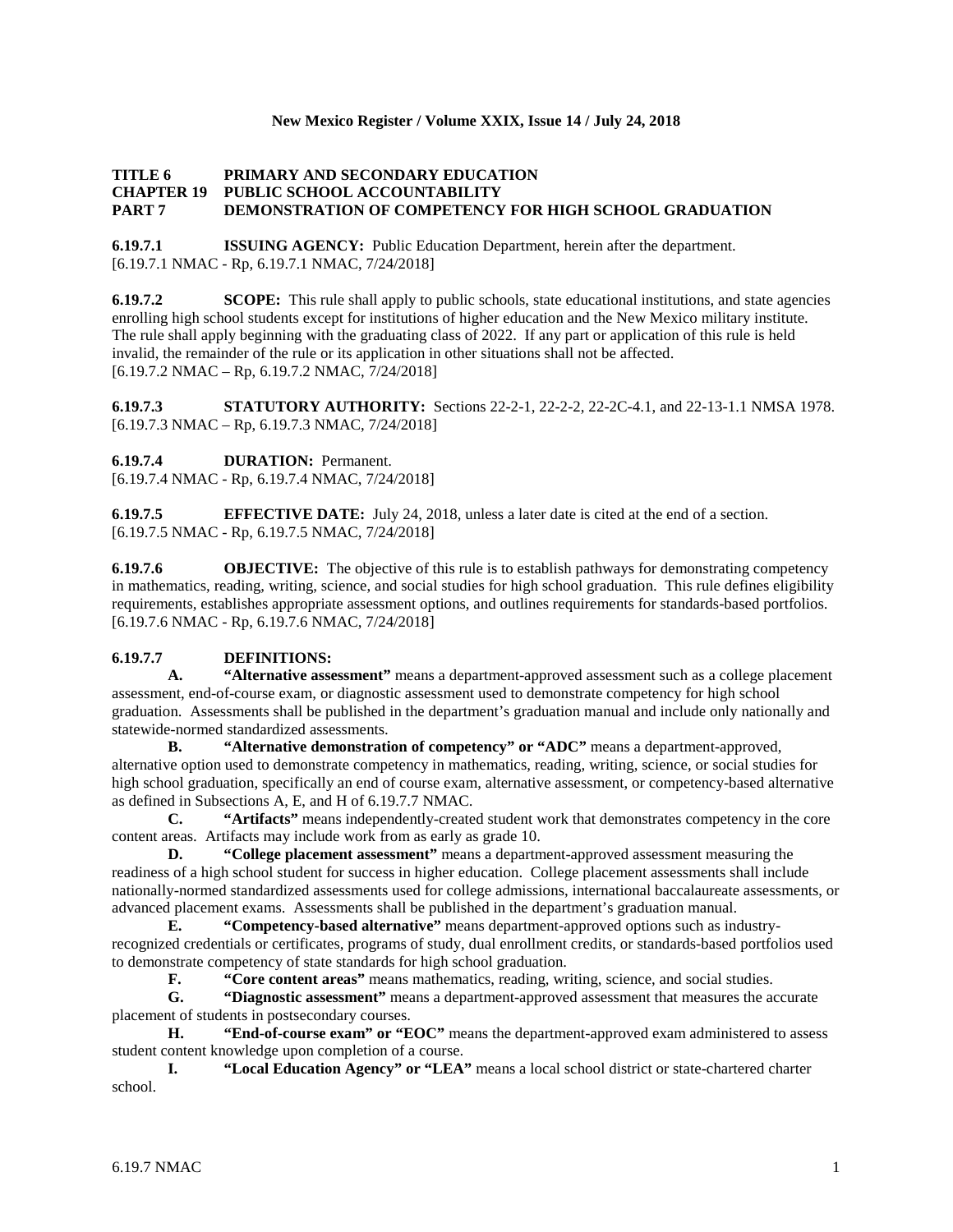**J. "Primary demonstration of competency"** means the primary assessment adopted by the state to serve as the first and preferred indicator of student competency in each core content area.

**K. "Program of study"** means a progressive continuum of courses that may be offered across grades nine through 12 to provide technical training, training to prepare for employment, and training to prepare for entry into postsecondary education.

**L. "Standards-based portfolio"** means the collection of artifacts that demonstrate a student's mastery of state standards in writing, science, or social studies.

**M. "Workforce readiness assessment"** means a department-approved assessment developed for the purpose of measuring the readiness of a high school student for success in a career. Workforce readiness assessments may include department-approved standardized assessments or industry-recognized certifications or credentials.

[6.19.7.7 NMAC - Rp, 6.19.7.7 NMAC, 7/24/2018]

#### **6.19.7.8 GENERAL REQUIREMENTS FOR DEMONSTRATIONS OF COMPETENCY:**

**A.** In accordance with 6.19.7 NMAC, the department shall annually develop and publish a graduation manual for each graduating class starting with the class of 2022. The manual shall be published on the department's website or available upon request. The graduation manual shall include information on graduation requirements, primary demonstrations of competency, alternative assessments, and competency-based alternatives.

**B.** Students may demonstrate competency in each of the core content areas through the primary demonstration of competency, alternative assessments, or competency-based alternatives as outlined in Sections 10 through 14 of 6.19.7 NMAC.

**(1) Standards-based portfolio.** Portfolios may be used as a demonstration of competency in writing, science, or social studies. Portfolio artifacts may include student work from as early as grade 10.

**(2) Insufficient indicators.** Alternative demonstrations of competency of state standards for high school graduation shall not include the following:<br>(a) artifacts which are

- **(a)** artifacts which are not the product of the student's independent work;
- **(b)** collaborations in which an individual student's contributions cannot be

distinguished;

- **(c)** teacher or employer recommendations;
- **(d)** artifacts that are not related to content areas required for graduation;
- **(e)** letters of acceptance from higher education institutions;
- **(f)** assessments not included in the graduation manual; or
- **(g)** assessments developed by LEAs, schools, or individual teachers.

**C.** LEAs shall offer the opportunity to make an additional attempt on the primary demonstration of competency to any student who does not demonstrate competency on their first attempt.

**D.** LEAs and school boards may offer all or some of the ADCs outlined in 6.19.7 NMAC with the exception of assessments required by the state. LEAs and school boards shall not provide options that are not outlined by the department.

**E.** If at the end of grade twelve a student has not demonstrated competency of state standards in the core content areas, the student shall be issued a certificate indicating course credits earned and grade level completed. Students issued a certificate may provide alternative demonstrations of competency within five years of exiting a public school or state educational institution in order to satisfy competency in required core content areas and earn a New Mexico diploma of excellence.

**F.** Students with an IEP that provides for individualized graduation indicators shall adhere to the expectations for either the modified or ability option outlined in the graduation manual. Students shall attempt the assessments defined in their IEP as the primary demonstration of competency before leveraging an ADC. Individualized passing scores on primary and alternative assessments, as well as appropriate modifications to the competency-based alternatives, shall be determined by the IEP team. Individualized passing scores may be subject to department review. Students following the requirements for the modified or ability option who meet the competency requirements established in their IEP on the primary demonstration of competency, an alternative assessment, or a competency-based alternative shall earn a New Mexico diploma of excellence.

**G.** Schools shall ensure that all grade 11 students participate in the readiness assessment system pursuant to 22-2C-4.1 NMSA 1978. Students shall select and participate in one or more of the following as defined by the department at no cost to the student:

**(1)** a college placement assessment;

**(2)** a workforce readiness assessment; or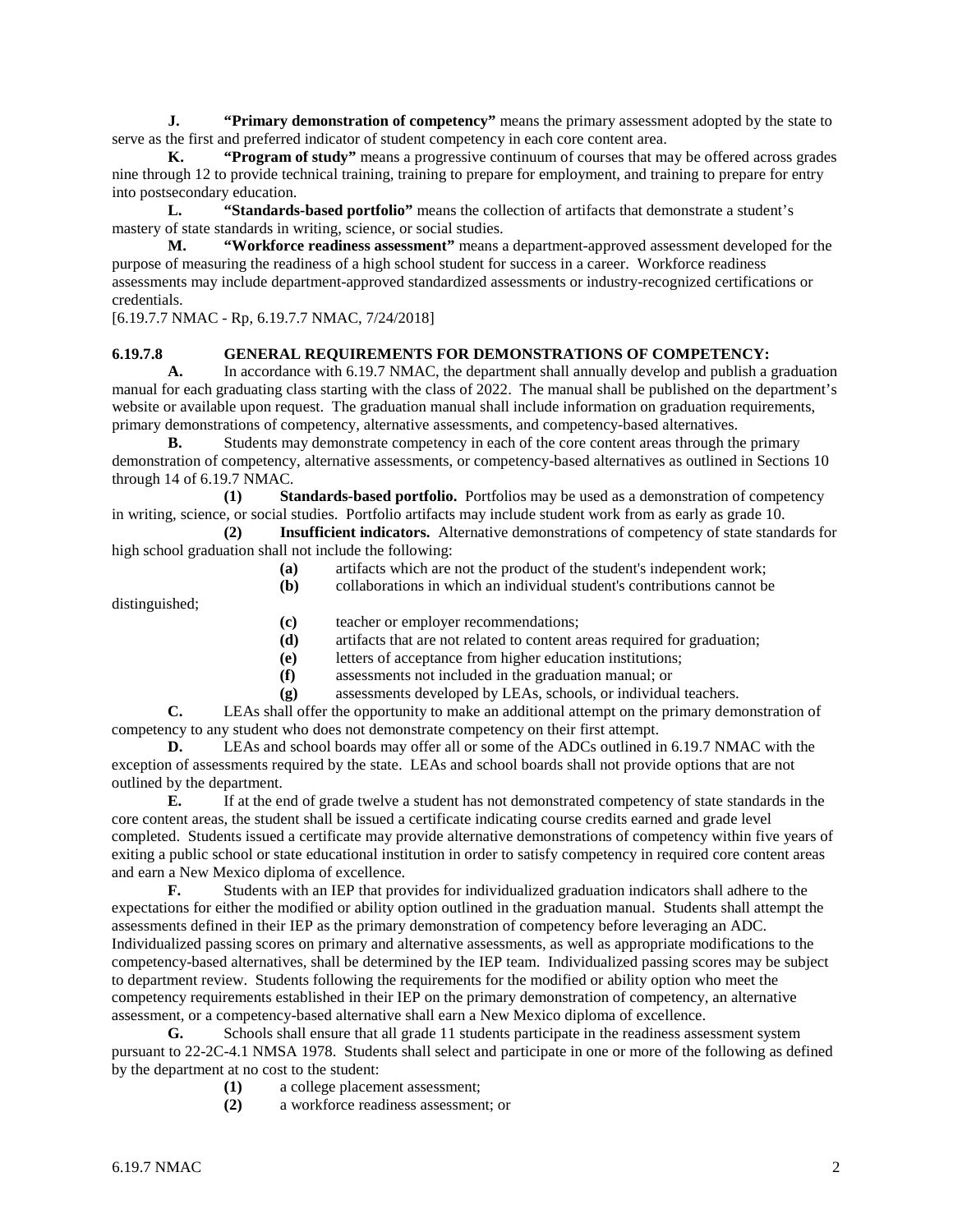**(3)** an alternative demonstration of competency.

[6.19.7.8 NMAC - Rp, 6.19.7.8 NMAC, 7/24/2018]

# **6.19.7.9 DATA REPORTING AND GRADUATION RATES:**

**A. Data reporting.** LEAs shall provide data documenting the use of ADCs on a timeline and in a format that is in alignment with end of year data reporting requirements. LEAs shall report the percentage of students having graduated under the following categories, disaggregated by the federally required subgroups of students:

**(1)** recipients of the New Mexico diploma of excellence who did not utilize an ADC; and

**(2)** recipients of the New Mexico diploma of excellence who utilized at least one ADC to demonstrate competency for high school graduation, disaggregated by the type of ADC used and the core content area.

**B. Department audits.** The department may conduct annual, randomized audits at the school and LEA level to monitor the implementation of 6.19.7 NMAC. LEAs shall cooperate with department audits. Audits may include review and analysis of any of the following:

- **(1)** standards-based portfolios;
- **(2)** scoring of completed standards-based portfolios;
- **(3)** student records indicating graduation pathways; or
- **(4)** other information or materials deemed necessary by the department.

**C. Recordkeeping.** Electronic records of alternative demonstrations of competency shall be kept by LEAs for no fewer than five years and in accordance with federal and state requirements. [6.19.7.9 NMAC - Rp, 6.19.7.9 NMAC, 7/24/2018]

# **6.19.7.10 DEMONSTRATION OF COMPETENCY IN MATHEMATICS:**

**A. Primary demonstration of competency in mathematics.** Students shall attempt to demonstrate competency in mathematics using the primary demonstration of competency in one or more of the following: algebra II, geometry, or integrated mathematics II or III.

**B. Alternative assessments in mathematics.** A student who does not demonstrate competency on the primary demonstration of competency may leverage an alternative assessment.

**(1)** If a student has made one attempt on the primary demonstration of competency in mathematics, the student shall be eligible to use any of the following assessments to demonstrate competency:

- **(a)** EOC in algebra II, geometry, pre-calculus, or integrated mathematics II or III; or
- **(b)** alternative assessments in mathematics as defined in the graduation manual.

**(2)** Passing scores to qualify for demonstration of competency using an alternative assessment shall be determined by the department and provided in the graduation manual.

**C. Competency-based alternatives in mathematics.** A student who does not demonstrate competency after making at least one attempt on the primary demonstration of competency in mathematics may leverage a competency-based alternative.

**(1)** Students leveraging competency-based alternatives shall accomplish at least one of the following in addition to completing one of the competency-based alternatives outlined in Paragraph (2) of Subsection C of 6.19.7.10 NMAC:

**(a)** earn a grade of at least 3.0 on a 4.0 scale in the coursework required for graduation in algebra II, geometry, or integrated mathematics II or III;

**(b)** meet the performance level of "approaches expectations" on the primary demonstration of competency for algebra II, geometry, integrated mathematics II or III;

**(c)** enroll in and pass no fewer than four courses over the duration of grade 12, including a course in algebra II, geometry, or integrated mathematics II or III;

**(d)** earn an offer letter from a branch of the United States military for full-time

enlistment;

- **(e)** earn acceptance into an apprenticeship; or
- **(f)** complete a department-approved internship for credit.
- **(2)** A competency-based alternative in mathematics shall be one of the following:
	- **(a)** attainment of a department-approved, industry-recognized certificate or

credential in an area that incorporates skills in mathematics, as determined by the department; **(b)** completion of a program of study with courses that integrate state standards for

mathematics, as determined by the department, with a minimum grade point average of 3.0 on a 4.0 scale; or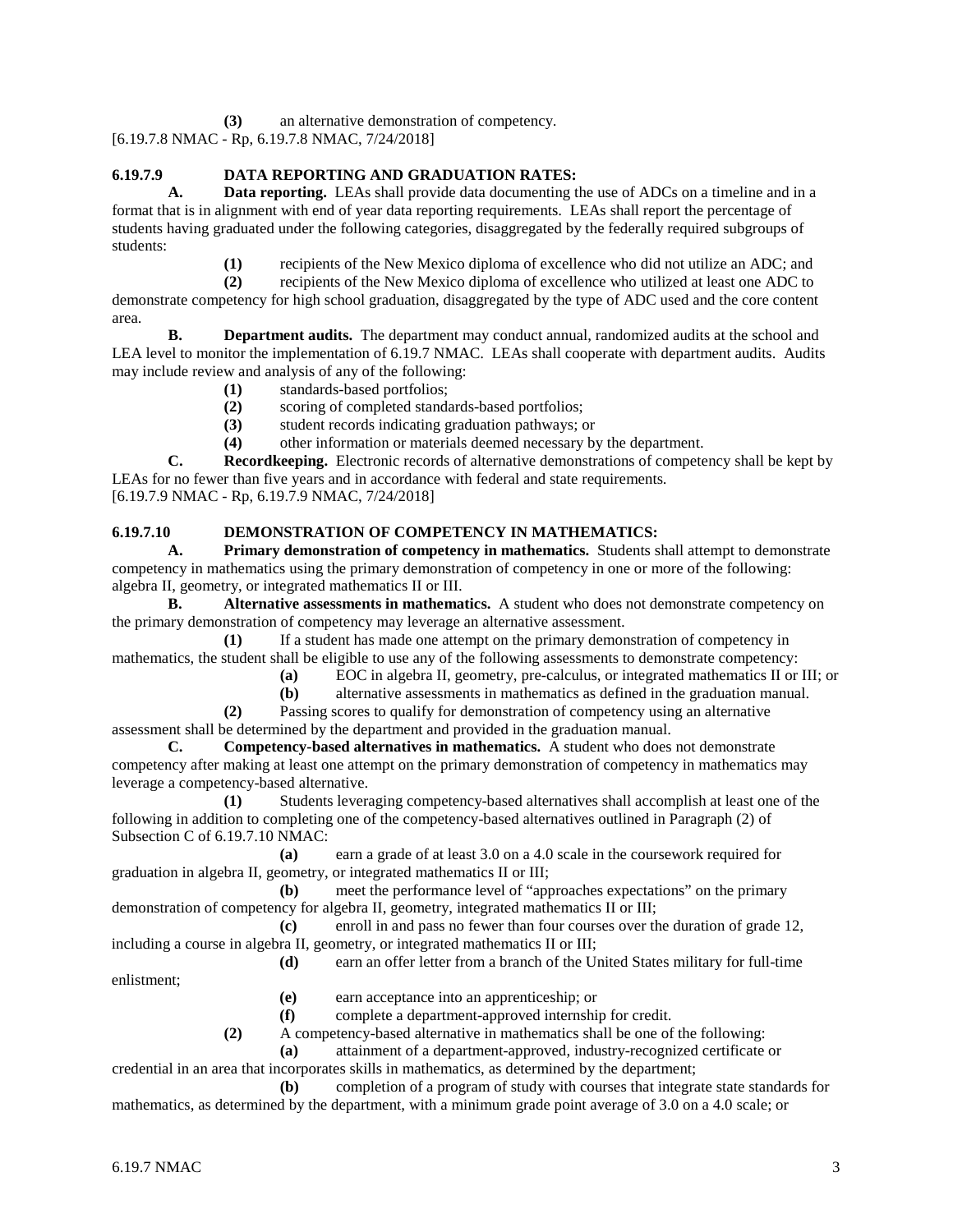**(c)** attainment of at least one dual enrollment credit with a minimum grade of 3.0 on a 4.0 scale in a mathematics course approved by the department. [6.19.7.10 NMAC - Rp, 6.19.7.10 NMAC, 7/24/2018]

# **6.19.7.11 DEMONSTRATION OF COMPETENCY IN READING:**

**A. Primary demonstration of competency in reading.** Students shall attempt to demonstrate competency in reading using the primary demonstration of competency in grade eleven English language arts.

**B. Alternative assessments in reading.** A student who does not demonstrate competency in reading on the primary demonstration of competency may leverage an alternative assessment.

**(1)** If a student has made one attempt on the primary demonstration of competency in reading, the student shall be eligible to use any of the following assessments to demonstrate competency:

**(a)** EOC in grade 11 or 12 reading; or

**(b)** alternative assessments in reading as defined in the graduation manual.

**(2)** Passing scores to qualify for demonstration of competency using an alternative assessment shall be determined by the department and provided in the graduation manual.

**C. Competency-based alternatives in reading.** A student who does not demonstrate competency in reading after making at least one attempt on the primary demonstration of competency in reading may leverage a competency-based alternative.

**(1)** Students leveraging competency-based alternatives shall accomplish at least one of the following in addition to completing one of the competency-based alternatives outlined in Paragraph (2) of Subsection C of 6.19.7.11 NMAC:

**(a)** earn a grade of at least 3.0 or higher on a 4.0 scale in the coursework required for graduation in grade eleven or twelve English language arts;

**(b)** meet the performance level of "approaches expectations" on the primary demonstration of competency for grade eleven English language arts;

**(c)** enroll in and pass no fewer than four courses over the duration of grade twelve including a course in grade twelve English language arts;

**(d)** earn an offer letter from a branch of the United States military for full-time enlistment;

**(e)** earn acceptance into an apprenticeship; or

**(f)** complete a department-approved internship for credit.

**(2)** A competency-based alternative in reading shall be one of the following:

**(a)** attainment of a department-approved, industry-recognized certificate or

credential in an area that incorporates skills in grade 11 or 12 reading, as determined by the department; **(b)** completion of a program of study with courses that integrate state standards for

reading, as determined by the department, with a minimum grade point average of 3.0 on a 4.0 scale; or **(c)** attainment of at least one dual enrollment credit with a minimum grade of 3.0 on

a 4.0 scale in an English language arts course approved by the department.

[6.19.7.11 NMAC - Rp, 6.19.7.11 NMAC, 7/24/2018]

# **6.19.7.12 DEMONSTRATION OF COMPETENCY IN WRITING:**

**A. Primary demonstration of competency in writing.** Students shall attempt to demonstrate competency in writing using the primary demonstration of competency in grade 11 English language arts.

**B. Alternative assessments in writing.** A student who does not demonstrate competency in writing on the primary demonstration of competency may leverage an alternative assessment.

**(1)** If a student has made one attempt on the primary demonstration of competency in writing, the student shall be eligible to use any of the following assessments to demonstrate competency:

**(a)** EOC in grade 11 or 12 writing; or

**(b)** alternative assessments in writing as defined in the graduation manual.

**(2)** Passing scores to qualify for demonstration of competency using an alternative assessment shall be determined by the department and provided in the graduation manual.

**C. Competency-based alternatives in writing.** A student who does not demonstrate competency in writing after making at least one attempt on the primary demonstration of competency in writing may leverage a competency-based alternative.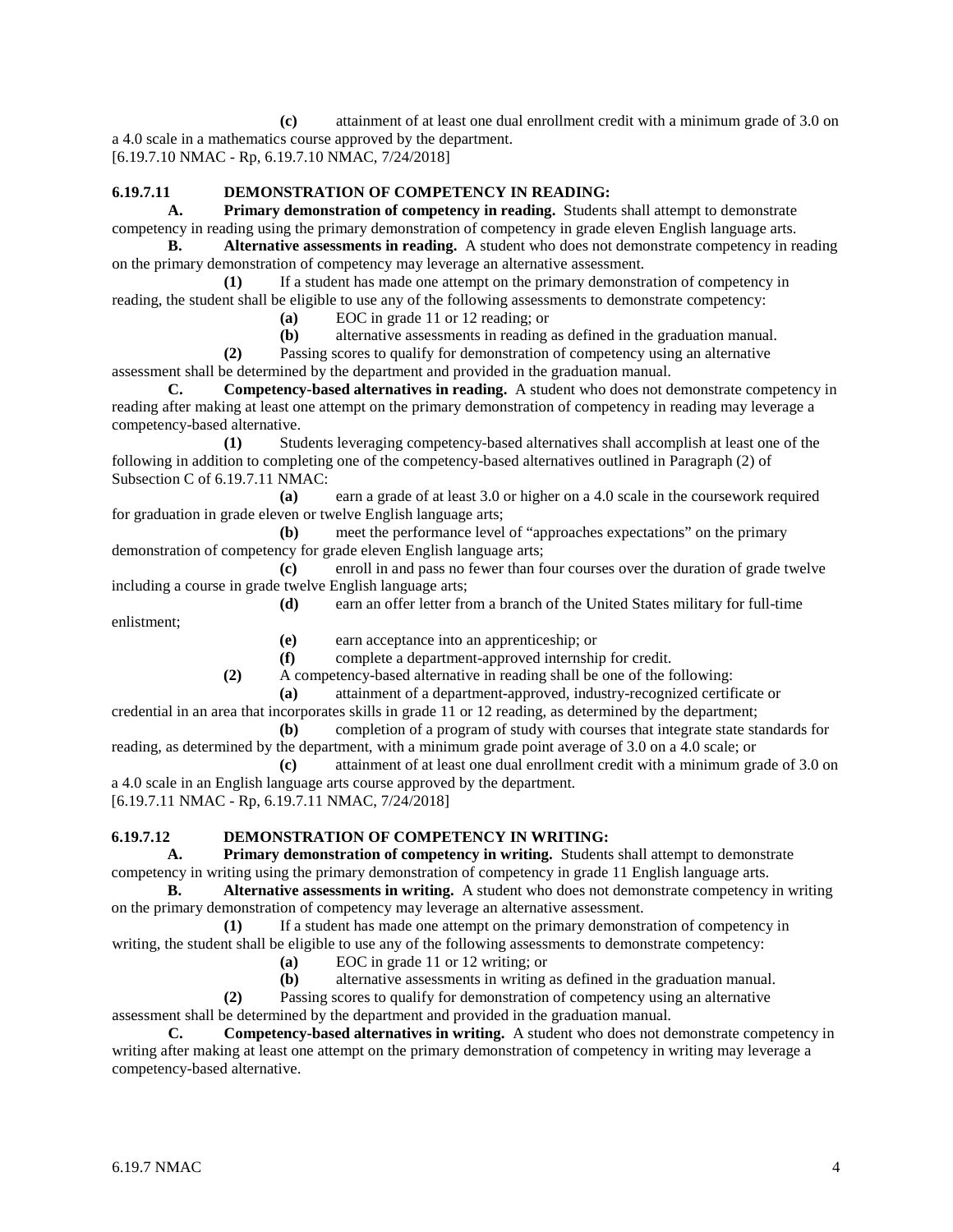**(1)** Students leveraging competency-based alternatives shall accomplish at least one of the following in addition to completing one of the competency-based alternatives outlined in Paragraph (2) of Subsection C of 6.19.7.12 NMAC:

**(a)** earn a grade point average of at least 3.0 on a 4.0 scale in the coursework required for graduation in grade 11 or 12 English language arts;

**(b)** meet the performance level of "approaches expectations" on the primary demonstration of competency for grade 11 English language arts;

**(c)** enroll in and pass no fewer than four courses over the duration of grade 12 including a course in grade 12 English language arts;

**(d)** earn an offer letter from a branch of the United States military for full-time enlistment;

**(e)** earn acceptance into an apprenticeship; or

**(f)** complete a department-approved internship for credit.

**(2)** A competency-based alternative in writing shall be one of the following:

**(a)** attainment of a department-approved, industry-recognized certificate or

credential in an area that incorporates skills in grade 11 or 12 writing, as determined by the department;

**(b)** completion of a program of study with courses that integrate state standards for writing, as determined by the department, with a minimum grade point average of 3.0 on a 4.0 scale;

**(c)** attainment of at least one dual enrollment credit with a minimum grade of 3.0 on a 4.0 scale in an English language arts course approved by the department; or

**(d)** completion of a standards-based portfolio demonstrating mastery of grade eleven or twelve state writing standards.

**(3)** A student leveraging a standards-based portfolio to demonstrate competency in writing shall provide artifacts that demonstrate the student's ability to apply the knowledge and skills articulated in grade 11 or 12 writing state standards. Portfolio artifacts shall demonstrate the student's ability to produce clear and coherent writing in which the development, organization, and style are appropriate to the task, purpose, and audience. [6.19.7.12 NMAC - N, 7/24/2018]

# **6.19.7.13 DEMONSTRATION OF COMPETENCY IN SCIENCE:**

**A. Primary demonstration of competency in science.** Students shall attempt to demonstrate competency in science using the primary demonstration of competency in grade 11 science.

**B. Alternative assessments in science.** A student who does not demonstrate competency in science on the primary demonstration of competency in grade 11 science may leverage an alternative assessment.

**(1)** If a student has made one attempt on the primary demonstration of competency in science, the student shall be eligible to use any of the following assessments to demonstrate competency:

**(a)** EOC in high school level science; or

**(b)** alternative assessments in science as defined by the graduation manual.

**(2)** Passing scores to qualify for demonstration of competency using an alternative assessment shall be determined by the department and provided in the graduation manual.

**C. Competency-based alternatives in science.** A student who does not demonstrate competency in science after making at least one attempt on the primary demonstration of competency in science may leverage a competency-based alternative.

**(1)** Students leveraging competency-based alternatives shall accomplish at least one of the following in addition to completing one of the competency-based alternatives outlined in Paragraph (2) of Subsection C of 6.19.7.13 NMAC:

**(a)** earn a grade of at least 3.0 on a 4.0 scale in the coursework required for graduation in high school science;

**(b)** meet the performance level of "approaches expectations" on the primary demonstration of competency in grade 11 science;

**(c)** enroll in and pass no fewer than four courses over the duration of grade 12 including a course in high school science;

**(d)** earn an offer letter from a branch of the United States military for full-time enlistment;

**(e)** earn acceptance into an apprenticeship; or

**(f)** complete a department-approved internship for credit.

**(2)** A competency-based alternative in science shall be one of the following: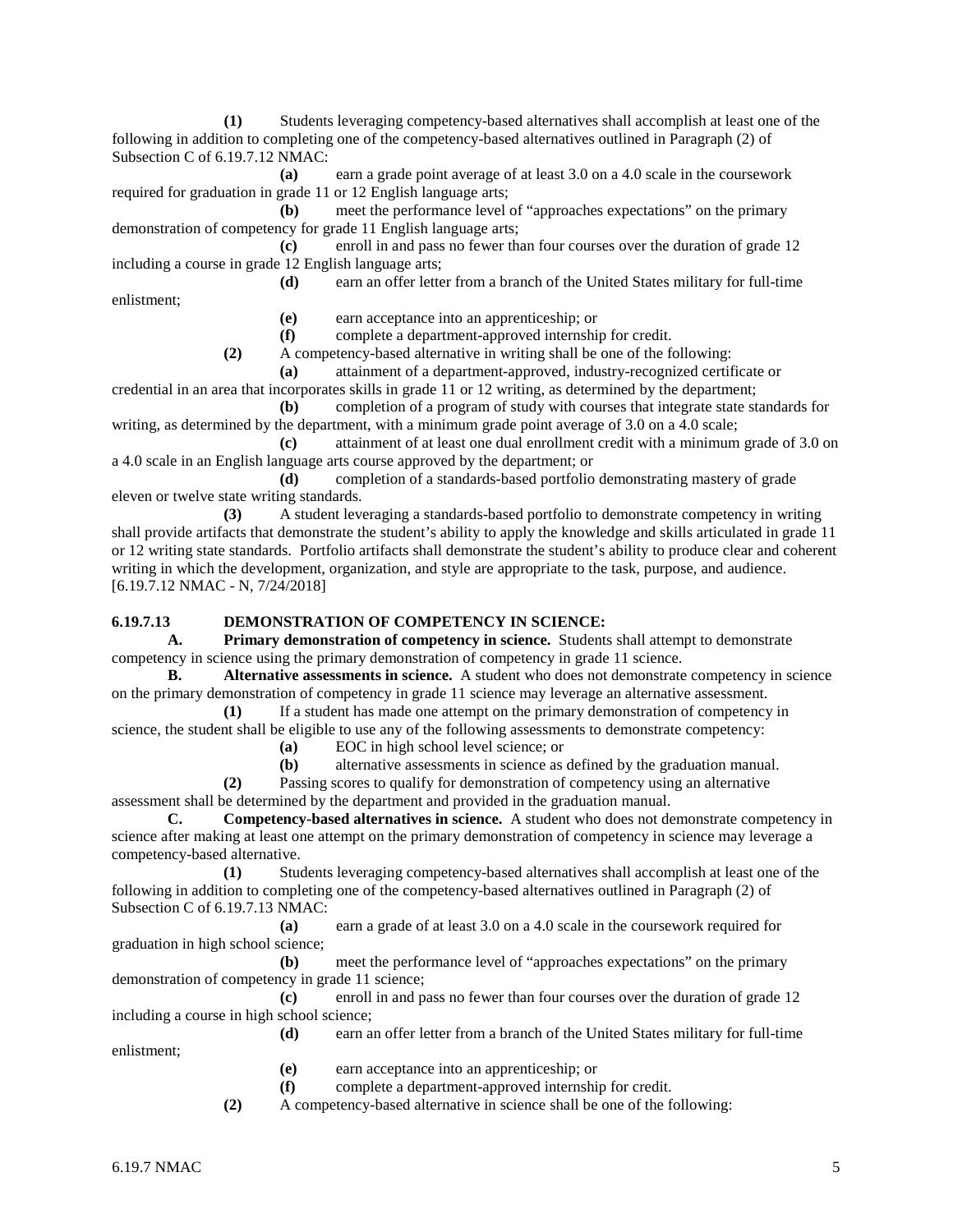**(a)** attainment of a department-approved, industry-recognized certificate or credential in an area that incorporates skills in science, as determined by the department;

**(b)** completion of a program of study with courses that integrate state standards for science, as determined by the department, with a minimum grade point average of 3.0 on a 4.0 scale;

**(c)** attainment of at least one dual enrollment credit with a minimum grade of 3.0 on a 4.0 scale in a science course approved by the department; or

**(d)** completion of a standards-based portfolio demonstrating mastery of state standards for high school science.

**(3)** A student leveraging a standards-based portfolio to demonstrate competency in science shall provide artifacts that demonstrate the student's ability to apply the knowledge and skills articulated in the state standards for high school science.

[6.19.7.13 NMAC - N, 7/24/2018]

#### **6.19.7.14 DEMONSTRATION OF COMPETENCY IN SOCIAL STUDIES:**

**A. Primary demonstration of competency in social studies.** Students shall attempt to demonstrate competency in social studies using the primary demonstration of competency in one or more of the following: New Mexico history, U.S. history and geography, world history and geography, U.S. government, or economics.

**B. Alternative assessments in social studies.** A student who does not demonstrate competency in social studies on the primary demonstration of competency may leverage an alternative assessment.

**(1)** If a student has made one attempt on the primary demonstration of competency in social studies, the student shall be eligible to use an alternative assessment in social studies, as defined in the graduation manual.

**(2)** Passing scores to qualify for demonstration of competency using an alternative assessment shall be determined by the department and provided in the graduation manual.

**C. Competency-based alternatives in social studies.** A student who does not demonstrate competency in social studies after making at least one attempt on the primary demonstration of competency in social studies may leverage a competency-based alternative.

**(1)** Students leveraging competency-based alternatives shall accomplish at least one of the following in addition to completing one of the competency-based alternatives outlined in Paragraph (2) of Subsection C of 6.19.7.14 NMAC:

**(a)** earn a grade of at least 3.0 on a 4.0 scale in the coursework required for graduation in New Mexico history, U.S. history and geography, world history and geography, U.S. government, or economics;

**(b)** meet the performance level of "approaches expectations" on the primary demonstration of competency in New Mexico history, U.S. history and geography, world history and geography, U.S. government, or economics;

**(d)** enroll in and pass no fewer than four courses over the duration of grade 12 including a course in New Mexico history, U.S. history and geography, world history and geography, U.S. government, or economics; **(d)** earn an offer letter from a branch of the United States military for full-time

enlistment;

**(e)** earn acceptance into an apprenticeship; or

**(f)** complete a department-approved internship for credit.

**(2)** A competency-based alternative in social studies shall be one of the following: **(a)** attainment of a department-approved, industry-recognized certificate or

credential in an area that incorporates skills in social studies, as determined by the department;

**(b)** completion of a program of study with courses that integrate state standards for social studies, as determined by the department, with a minimum grade point average of 3.0 on a 4.0 scale;

**(c)** attainment of at least one dual enrollment credit with a minimum grade of 3.0 on a 4.0 scale in a social studies course approved by the department; or

**(d)** completion of a standards-based portfolio demonstrating mastery in U.S. government or economics.

**(3)** A student leveraging a standards-based portfolio to demonstrate competency in social studies shall provide artifacts that demonstrate the student's ability to apply the knowledge and skills articulated in the state standards for U.S. government or economics.

[6.19.7.14 NMAC - N, 7/24/2018]